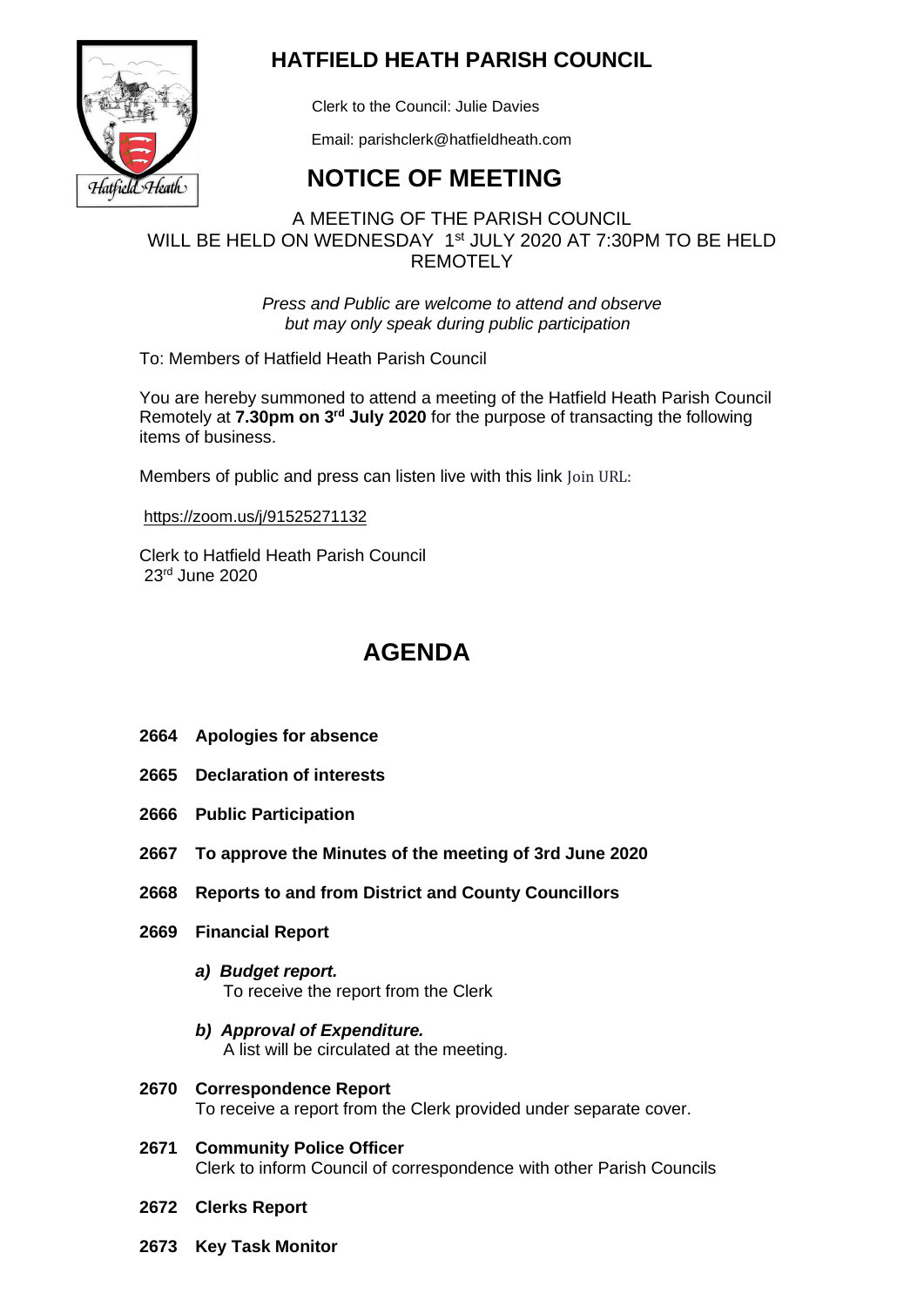### **2674 Planning Matters**

## **a) Applications determined by the Planning Authority;**

**Ref: UTT/20/1278/DOC** - Gladwyns Farm Sheering Road Hatfield Heath Bishops Stortford CM22 7LL Application to discharge condition 8 (parking) attached to UTT/19/2159/FUL Discharge conditions in full

**Ref: UTT/20/0397/FUL** - The Croft Stortford Road Hatfield Heath CM22 7DL Demolition of existing dwelling and construction of replacement dwelling in line with previous approval UTT/19/2550/HHF Approved

**Ref: UTT/20/1343/TPO -** 8 Cox Ley Hatfield Heath Bishops Stortford Hertfordshire CM22 7ER Crown 1 no. Oak Allowed

**Ref: UTT/20/0983/DOC** - Foxglove Farm Dunmow Road Hatfield Heath CM22 7BL Application to discharge condition 3 (details of sample materials) attached to UTT/19/1314/FUL (allowed under Appeal APP/C1570/W/19/3243843) Discharge conditions in full

**Ref: UTT/20/1006/TPO** - Walsingham Dunmow Road Hatfield Heath CM22 7EE Remove deadwood to 3 no. Oak Allowed

### **b) Planning applications to consider:**

**Ref: UTT/20/1321/CLE** - St Clouds Matching Road Hatfield Heath CM22 7AR Certificate of lawfulness for existing ground source heat pump at residential property

**Ref: UTT/20/1318/FUL** - Dawnings Chelmsford Road Hatfield Heath CM22 7BH Demolition of existing dwelling and erection of replacement dwelling

**Ref: UTT/20/1278/DOC** -Gladwyns Farm Sheering Road Hatfield Heath Bishops Stortford CM22 7LL

Application to discharge condition 8 (parking) attached to UTT/19/2159/FUL

**Ref: UTT/20/1262/HHF** - Rose Cottage Pond Lane The Heath Hatfield Heath CM22 7AB

Proposed part single, part two storey extension.

**Ref: UTT/20/1365/FUL** - Foxglove Farm Dunmow Road Hatfield Heath CM22 7BL Application to vary condition 2 (approved plans) of UTT/19/1314/FUL (allowed under appeal ref APP/C1570/W/19/3243843) - to enable a revised scheme with a raised roof pitch and fully enclosed courtyard garden area.

**Ref: UTT/20/1346/DOC** - Foxglove Farm Dunmow Road Hatfield Heath CM22 7BL Application to discharge condition 5 (Biodiversity Method Statement) and 6 (Ecological Design Strategy) attached to UTT/19/1314/FUL (allowed under Appeal APP/C1570/W/19/3243843)

**Ref: UTT/20/1354/FUL** - Skringills Ryes Lane Hatfield Heath Bishops Stortford CM22 7BP

Section 73A Retrospective application for alterations to dwelling approved under UTT/18/3522/FUL.

**Ref: UTT/20/1330/CLP** -The Beeches Sawbridgeworth Road Hatfield Heath Bishops Stortford Hertfordshire CM22 7DR Conversion of existing barn into Annexe